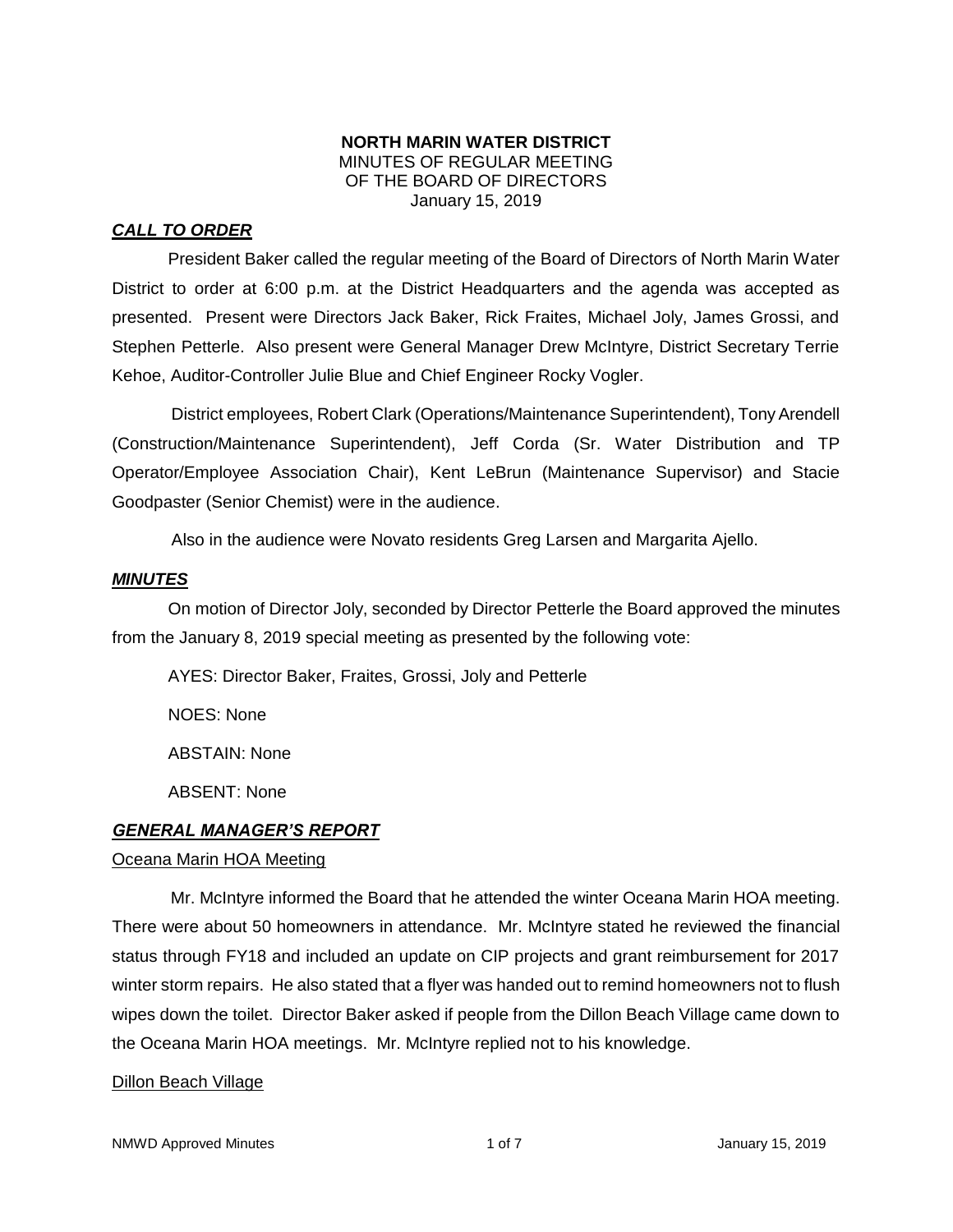Mr. McIntyre also informed the Board that he will be attending the County's Dillon Beach Village Water Resource Workshop No. 2 at 6 p.m. on Tuesday, January 29<sup>th</sup>.

### **Meetings**

Mr. McIntyre informed the Board that he will have a WAC Water Supply Coordination Council meeting on January 23<sup>rd</sup>, and the next NBWRA meeting is on January 28<sup>th</sup> and the next WAC meeting is on February  $4^{\text{th}}$ .

### *OPEN TIME*

President Baker asked if anyone in the audience wished to bring up an item not on the agenda. During Open Time, Jeff Corda (Sr. Water Dist. & TP Operator) addressed the Board as Chair of the Employee Association. Mr. Corda expressed his appreciation to the Board and Management for listening to the employees. Mr. Corda felt that everyone had an open mind throughout the process and they have reached a fair agreement that will help retain employees and make the District more competitive when hiring for new positions.

### *STAFF/DIRECTORS REPORTS*

President Baker asked if staff or Directors wished to bring up an item not on the agenda and the following were discussed.

Mr. Arendell announced the beginning of our annual flushing program which started on January 14<sup>th</sup>. He added that the program has been posted on our website and the front office will continue to get updates on which areas of Novato staff is flushing. Mr. Arendell noted that the flushing program in West Marin will begin in February and will be performed by the Operations Department. Director Joly wanted to know when all flushing will be completed, and Mr. Arendell replied in two to three months. Director Baker asked if the rainy weather slows down the flushing program. Mr. Arendell responded that it is not a problem; staff can flush rain or shine.

Ms. Kehoe announced that each of the Directors have been given a packet to update their Form 700 which is due on April  $2^{nd}$ . She also noted a copy of last years completed form was included for reference.

Mr. Clark gave a brief weather update, stating Marin County had 2-3 inches of rain from our last storm per the National Weather Service. He noted we are in good shape and ready in the event of heavy rain and winds. Director Grossi wanted to know if the County of Marin rain gauges are online now and Mr. Clark replied that they are but the National Oceanic and Atmospheric Administration river gage data is not.

# *MONTHLY PROGRESS REPORT*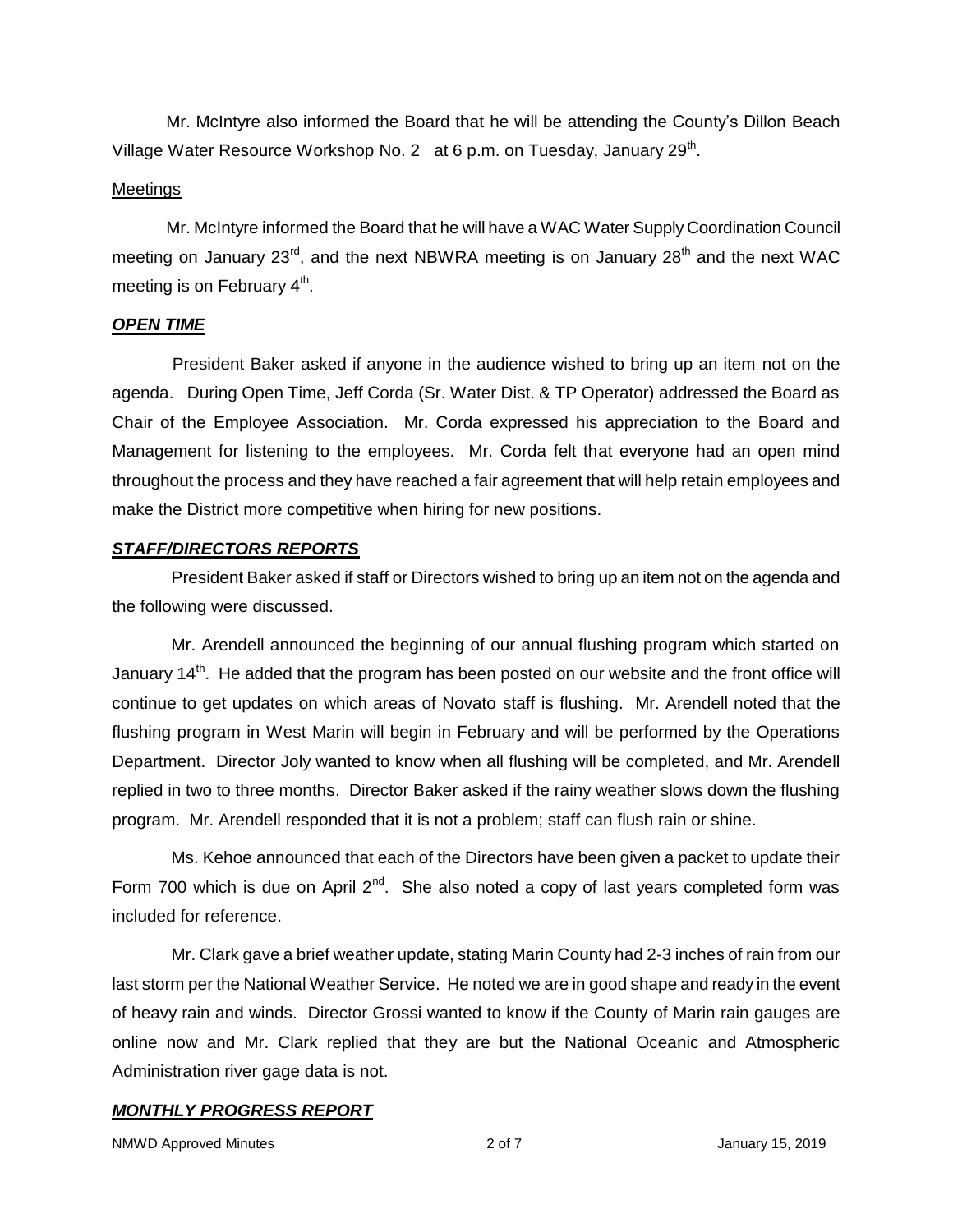Mr. McIntyre reviewed the Monthly Progress Report for December. He reported that water production in Novato was up 4% from December one year ago and down 2% fiscal year to date. In West Marin, water production is up 14% from December one year ago and up 16% fiscal year to date. Recycled Water production is up 85% from one year ago and up 27% fiscal year to date. He stated that Stafford Lake holds 1240 AF and is at 30% of capacity. Mr. McIntyre informed the Board that Oceana Marin wastewater discharge continues in December and freeboard is excellent. He added that, under Safety/Liability, we currently have 92 days without a lost time injury. On the Summary of Complaints and Service Orders, the Board was apprised that overall the number of complaints/service orders are up 24% fiscal year to date. Mr. McIntyre reiterated the increase continues to be a reflection of the new AMI meter implementation awareness. Additionally, Mr. McIntyre added that the number of questionnaires mailed out total 137, with 58 returned and over 90% of those received were positive comments. Ms. Blue reported on the December 2018 Investments, where the District's portfolio holds \$17.9M earning a 1.98% rate of return. She noted the LAIF rate is trending a little higher than the portfolio rate at this time.

### *CONSENT CALENDAR*

On the motion of Director Petterle, and seconded by Director Fraites the Board approved a time extension amendment to the Consulting Services Agreement with Chris DeGabriele by the following vote:

AYES: Director Baker, Fraites, Grossi, Joly and Petterle NOES: None ABSTAIN: None ABSENT: None

### *ACTION CALENDAR*

# *APPROVE: CONSULTING ENGINEERING SERVICES AGREEMENT – STAFFORD WATER TREATMENT PLANT PROCESS EFFICIENCY STUDY*

Mr. Clark explained the efficiency study is needed to ensure that Stafford Treatment Plant operates at optimum efficiency. He advised the Board that the main focus of the Study is evaluate feasible options to recapture as much process water as possible so that we can run the plant in the winter and not exceed the 40,000 gallon per day discharge limit. Mr. Clark expressed his confidence in West Yost and felt that they are well qualified to perform the work. Director Joly stated that if the point of the study is to reduce the amount of waste stream discharge to Novato Sanitary District, and in doing so recapture the water, then the study should pay for itself. Director

NMWD Approved Minutes and the state of 3 of 7 All 2019 and 3 of 7 All 2019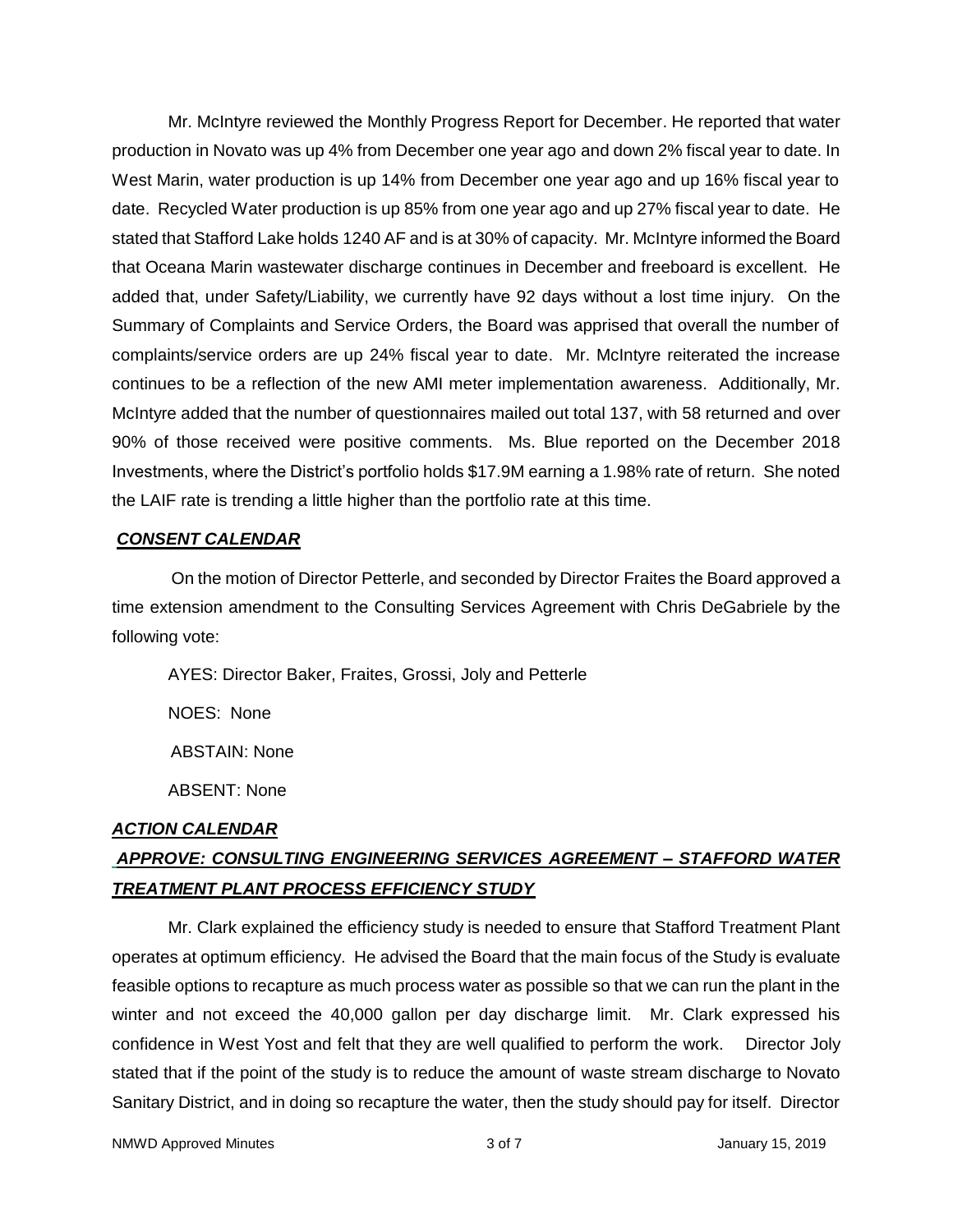Joly inquired as to the duration of the study and Mr. Clark replied that it should be completed this fiscal year. Director Grossi wanted to know the cost of the treated Stafford Lake water versus the water purchases from Sonoma County Water Agency. Ms. Blue stated that it fluctuates throughout the year. On the motion of Director Joly, and seconded by Director Grossi the Board approved authorizing the General Manager to enter into a Consulting Engineering Services Agreement with West Yost for the Stafford Water Treatment Plant Process Efficiency Study by the following vote:

AYES: Director Baker, Fraites, Grossi, Joly and Petterle

NOES: None

ABSTAIN: None

ABSENT: None

# *APPROVE: SALARY SCHEDULES AND SUCCESSOR MEMORANDUM OF UNDERSTANDING WITH NMWD EMPLOYEE ASSOCIATION (2018-2023)*

On the motion of Director Grossi, and seconded by Director Petterle the Board approved the Salary Schedules and Successor Memorandum of Understanding with NMWD Employee Association (2018-2023) by the following vote:

AYES: Director Baker, Fraites, Grossi, Joly and Petterle

NOES: None

ABSTAIN: None

ABSENT: None

Director Grossi left the meeting at 7:00 p.m.

# *INFORMATION ITEMS*

# *AMI OPT-OUT OPTIONS*

Ms. Blue introduced Greg Larsen and Margarita Ajello, two Novato residents living at 26 Aronia Lane who expressed their concerns regarding health issues associated with the AMI meters. Mr. Larsen described their symptoms since the AMI meters were installed in August. He stated that his partner, Margarita Ajello started hearing a very loud Morse code noise in her right ear making it very difficult to sleep, and around the same time he started feeling a static electricity sensation on his skin which also makes it difficult to sleep. They asked the neighbors adjacent to them if they were experiencing anything and they were not, and so then they began investigating to see what recently changed that could be causing their discomfort. Director Baker asked if the noise is external. Mr. Larsen stated that the cause is not tinnitus in the ears but from the outside. Mr.

NMWD Approved Minutes and the control of the 4 of 7 All 100 MMWD Approved Minutes and the 4 of 7 All 100 MMWD Approved Minutes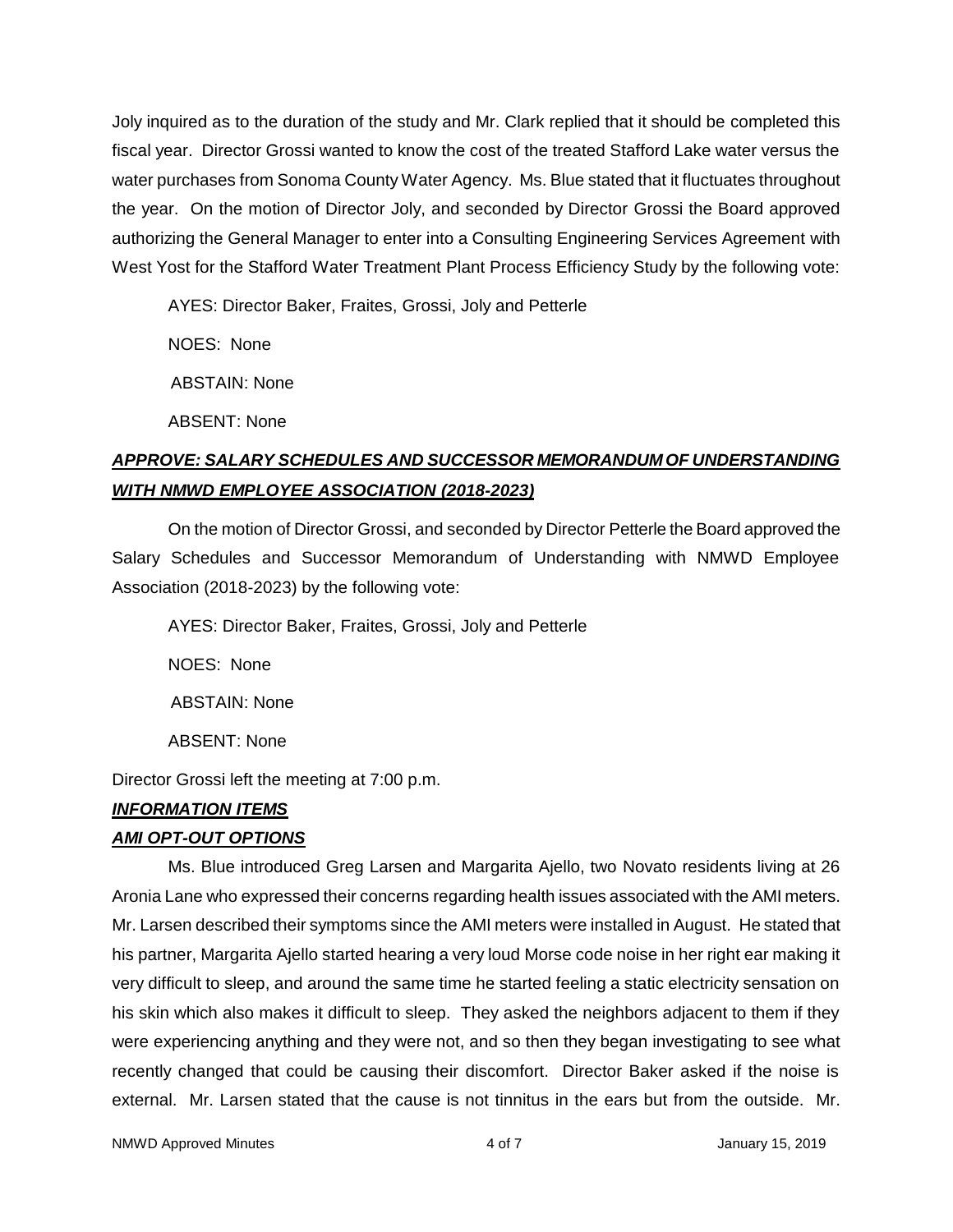Larsen described his research findings, and by use of an EMF meter he found that he could dampen the effects by putting several layers of aluminum over the meters. Mr. Larsen also commented that through all this investigative process the staff have all been very helpful and supportive. Director Joly ask Mr. Larsen if he had a policy suggestion. He replied that he believes the Opt-Out Policy should be free. Mr. McIntyre replied that they did not. A general discussion ensued regarding this issue. Director Joly empathized with Mr. Larsen and Ms. Ajello and thanked them for coming to the Board and was sorry to hear they were experiencing discomfort. Director Grossi inquired if staff has heard if there is anyone else experiencing these problems in the industry, and Mr. Clark replied no. Director Joly asked if we could just change out the meter. Ms. Blue explained that these meters are being billed to the HOA and staff has not yet scheduled a meeting with them to discuss possible opt-out options. Director Baker asked if they believe their symptoms are from the water meters, and Mr. Larsen stated that their symptoms did not occur until around the time the AMI meters were installed. Director Fraites asked if any there have been any other customers that have had similar complaint and Ms. Blue replied no. Director Joly again thanked Mr. Larsen and Ms. Ajello from coming out, and asked them to give staff some time to investigate this issue and would also like to hear from the HOA before getting back to them.

### *ANNUAL REPORT ON BOARD COMPENSATION*

Ms. Blue reported that the Annual Report on Board Compensation is a new requirement aimed to provide transparency. She advised the Board that in order to comply with the requirements of Assembly Bill 2040 and Assembly Bill 1234, the District prepares a yearly report of the annual compensation and expense reimbursements paid to each board member. AB 2040 now requires special districts to annually report this information and post it on their website. AB 1234 requires special districts to disclose the reimbursements made to its elected officials. Ms. Blue noted that this item will be reported under the miscellaneous category in future agendas.

### *AMI PROGRESS REPORT*

Mr. Clark updated the Board on the Advanced Meter Infrastructure (AMI) project progress. With the final material order delayed, the project is now expected to run through February 2019 for all of the contracted service conversions. He stated we have 1700 meters left to convert to AMI and that District staff will need to install 350 of these AMI meters due to leaks and stuck meter stops. Director Baker asked if this meant only 1700 total meters were left in Novato. Mr. Clark responded that there are 1700 left in this project; which does not include another estimated 75 that are three inch meters or larger. Director Joly asked if we are within budget. Ms. Blue responded that we need to do one last order and then we can do a reconciliation, but should be close to budget. Director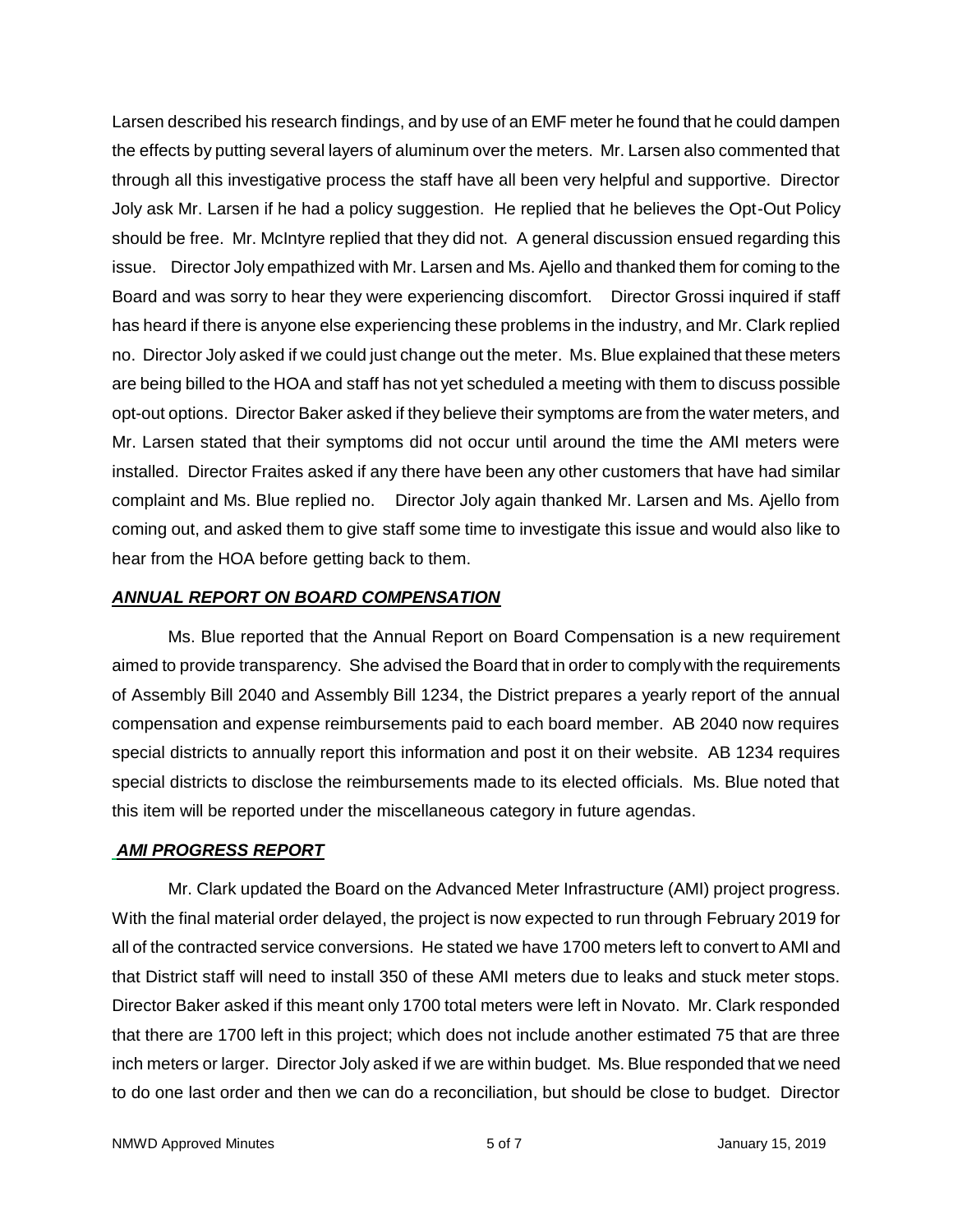Joly also wanted to know the number of people who have chosen to opt out. Ms. Blue stated around 47, which is very low since the original estimate was 200. Mr. Clark added that we continue to get good data with this program and we can detect leaks immediately with the help of the AMI meters. He also noted that in the next four weeks an audit will be done with our Core Billing system software to see how it matches up with the AMI In-sight program software Director Baker requested a comprehensive closeout report at the end of the AMI project.

### *PRE TANK 4A REPLACEMENT*

Mr. Vogler gave an update to the Board on the PRE Tank 4A Replacement Project. He reported that due to a delay caused by the County of Marin submitting paperwork to the Coastal Commission, the appeal deadline has been extended to January 29. District staff contacted both the Coastal Commission and the County of Marin to raise awareness of the issue and assist with coordination. Mr. Vogler stated that although it is possible that a further appeal may be filed with the Coastal Commission, District staff intends to move forward with the project as currently scheduled. Director Joly wanted to know if the extension of the 120 extra days imperils safety of our customers. Mr. Vogler stated that it will delay building of the new tank and the PRE road maintenance association will need to wait longer to perform repair. Director Joly asked if we have reached out to those who have expressed an interest in the project. Mr. Vogler responded yes. Director Baker asked a question about who will be paying for future Drakes View paving costs. Mr. Vogler stated that we will photograph the road to document its current condition and will only be responsible for repairs caused by our construction project. Director Baker thanked Mr. Vogler for his perseverance on this issue.

### *NBWA UPDATE – JANUARY 11, 2019*

Director Fraites gave an update on the new water-use efficiency legislation that Gov. Brown recently passed. Mr. McIntyre reminded the Board that NMWD, with Ryan Grisso's oversight, is participating in the state's 2<sup>nd</sup> pilot program which will give us a better understanding early on of the requirements. A general discussion ensued. Director Fraites also mentioned that NBWA is working on a new Strategic Plan and that the organization wants to expand their influence in Northern California and have recently had two additional agencies join.

### *MISCELLANEOUS*

The Board received the following miscellaneous items: Disbursements – January 10, 2019, National Weather Service Precipitation Probability Map – January 2019 One Month Outlook, Damage to 18-inch Zone 1 Steel Water Main at San Marin Drive and Novato Blvd., Russian River